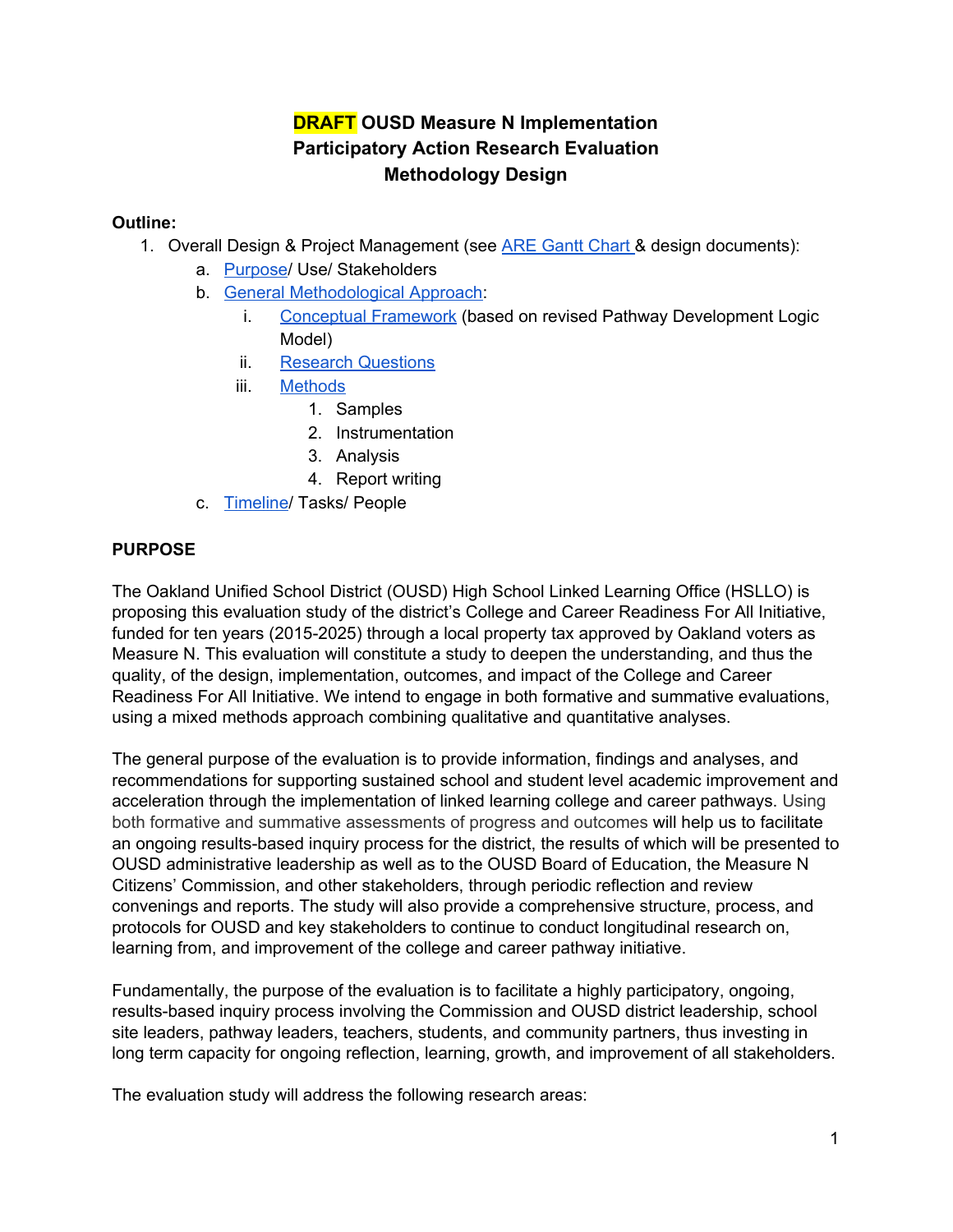- 1. School and pathway functioning, quality, and improvement
- 2. Student and school-level academic performance
- 3. Academic rigor (student work)
- 4. Quality of teaching and instruction (teacher practice)
- 5. Quality of school leadership and systems supporting implementation
- 6. Family and community engagement and satisfaction
- 7. Aligned district systems that directly support school and pathway design, functioning, quality, and improvement (implementation), and support student and school academic performance (outcomes and impact).

### **The stated Purpose of The College and Career Readiness for All - Measure N - fund:**

The Oakland College & Career Readiness for All Fund is established to pay for the implementation of a comprehensive approach to high school education in Oakland that integrates challenging academics with career-based learning and real-world work experiences. This comprehensive approach creates small learning communities of career-oriented pathways, and offers intensive, individualized support to create the conditions for all students to graduate high school prepared to succeed in college and career.

### **The Measure N Goals:**

- Decrease the high school dropout rate
- Increase the high school graduation rate
- Increase high school students' readiness to succeed in college and career
- Increase middle school students' successful transition to high school
- Reduce disparities in student achievement and student access to career pathways based on race, ethnicity, gender, socioeconomic status, English Learner status, special needs and residency

### **The full text of Measure N** can be found [here.](https://drive.google.com/open?id=0B6zjinOBh0pCQXc3YjZlVmtCeEd5RGJIalpfclJSWlVXSk1r)

### **Context: OUSD Pathway to Excellence Strategic Plan**

In addition to the Measure N Goals, the OUSD Pathway to Excellence states these goals:

- Provide every student with access to a high-quality school
- Ensure each student is prepared for college, career and community success
- Staff every school with talented individuals committed to working in service of children
- Create a school district that holds itself and its partners accountable for superior outcomes
- Guarantees rigorous instruction in every classroom, every day

### **Audiences and Stakeholders**

The immediate audiences and major stakeholders for this evaluation include:

- The Measure N Citizens' Commission;
- The OUSD Superintendent and executive leadership team;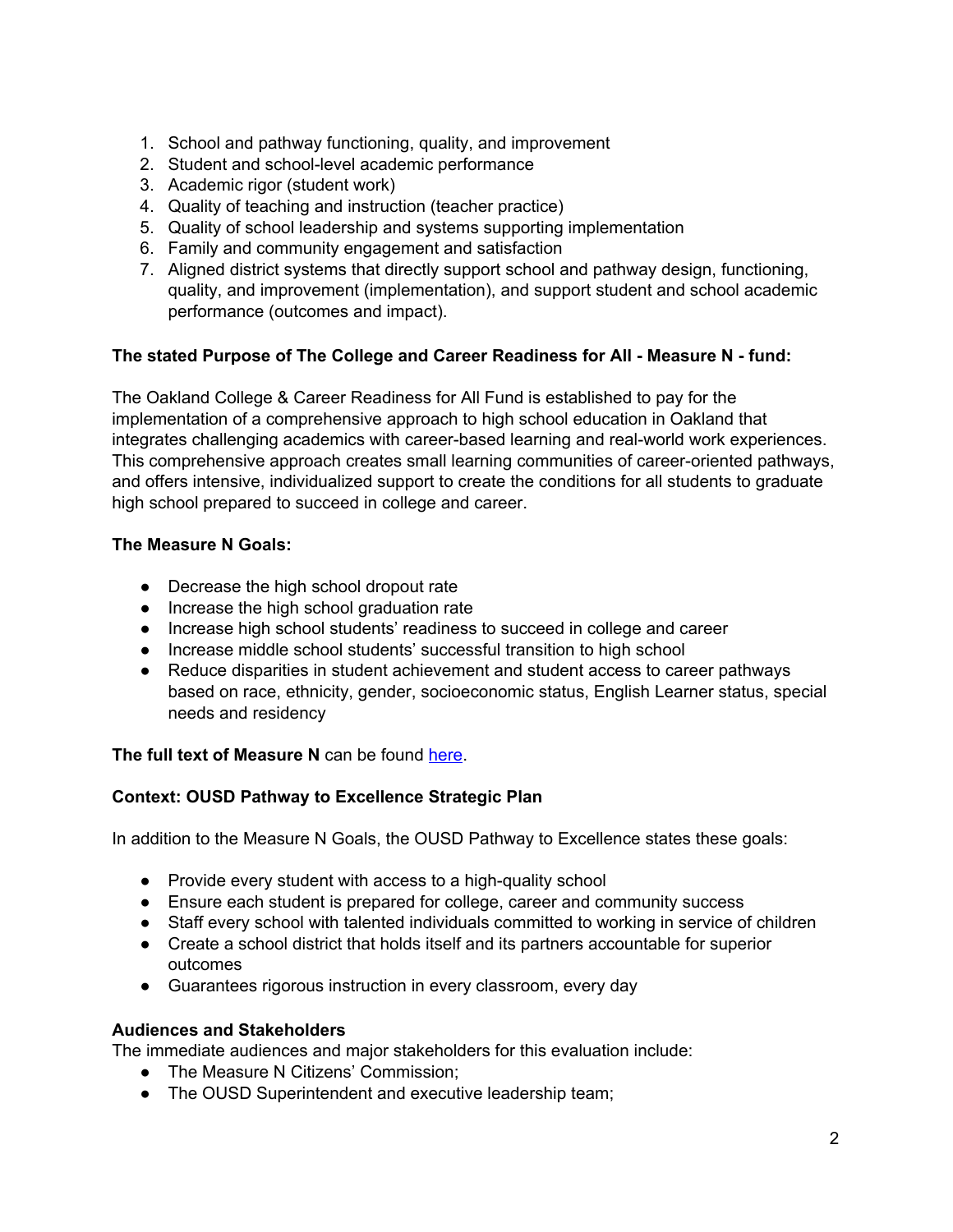- The Board of Education;
- The High School Linked Learning Office;
- OUSD schools, teachers & staff, students, and families;
- Community-based partners; and,
- Oakland residents and taxpayers.

## <span id="page-2-0"></span>**GENERAL METHODOLOGICAL APPROACH**

Conceptual Framework (based on revised Pathway [Development](https://drive.google.com/a/ousd.k12.ca.us/file/d/0BwE68UfkSzgtVjZCRG1UbTRkbXM/view?usp=sharing) Logic Model) Research Questions

Methods

- 1. Samples
- 2. Instrumentation
- 3. Analysis
- 4. Report writing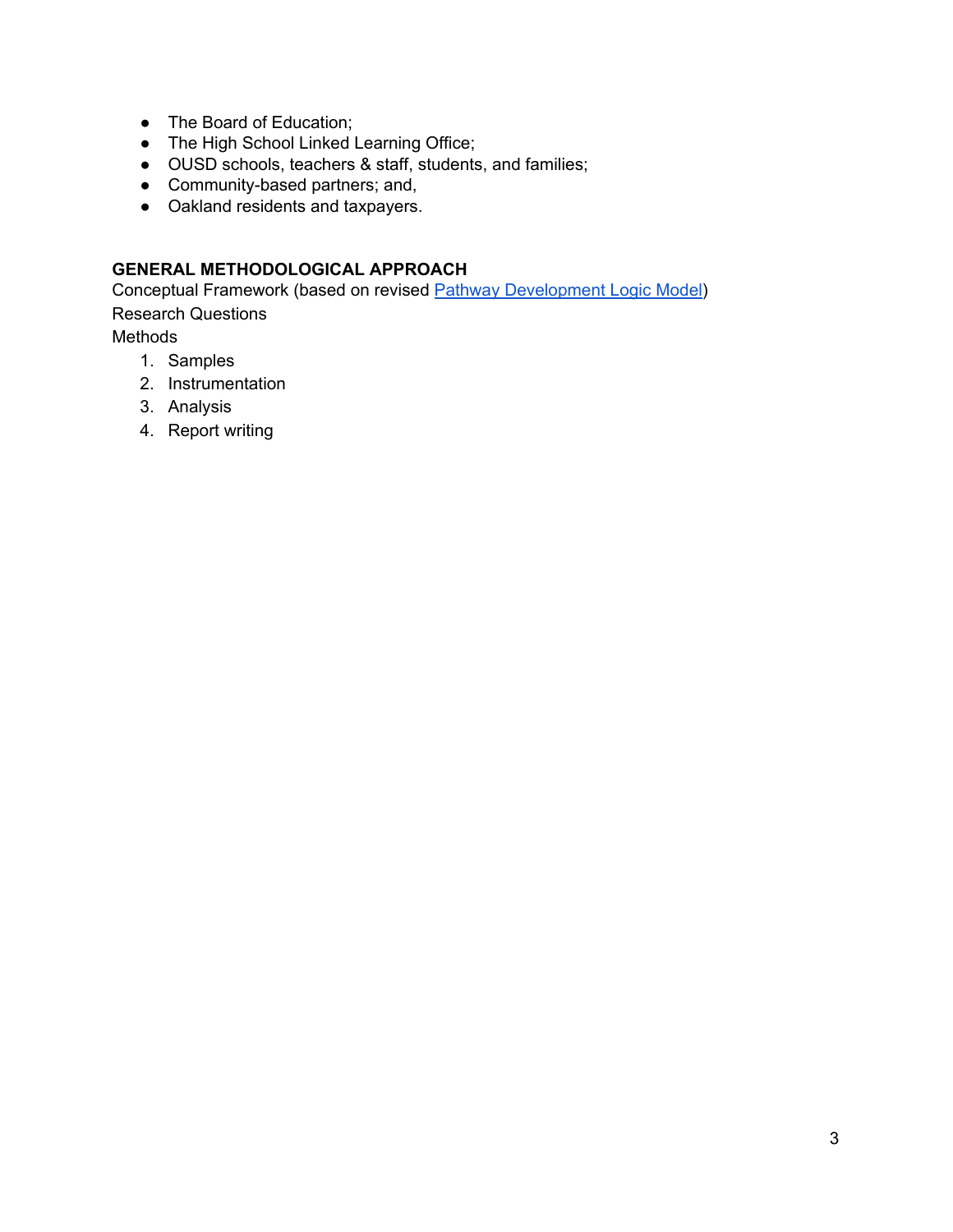**Overarching Conceptual Framework.** Our design is guided by a participatory, capacity building, and empowering approach. Three different terms<sup>1</sup> capture the essence of our design:

Other useful framing from the additional below cited sources includes these three terms:

- 1) From Piggot-Irvine, Rowe, & Ferkins (2015: 548): "[**Action Research**] is a collaborative transformative approach with joint focus on rigorous data collection, knowledge generation, reflection and distinctive action/change elements that pursue practical solutions. Put another way, we defined AR as having core elements of systemic research in a collaborative inquiry process that is associated with evidence-based decision-making both before and after change. We noted that [**Participatory AR**], with its stronger community change orientation, would still fall within this AR definition given its equal emphasis on co-learning, emancipation, participation and organizational transformation (Greenwood, Whyte, and Harkavy 1993)."
- 2) Various sources, summarized in [Wikipedia:](https://en.wikipedia.org/wiki/Participatory_action_research) **Participatory action research** (**PAR**) is an approach to research in communities that emphasizes participation and action. It seeks to understand the world by trying to change it, collaboratively and following reflection. PAR emphasizes collective inquiry and experimentation grounded in experience and social history. Within a PAR process, "communities of inquiry and action evolve and address questions and issues that are significant for those who participate as co-researchers".<sup>[\[1\]](https://en.wikipedia.org/wiki/Participatory_action_research#cite_note-ReasonBradbury2008-1)</sup> PAR contrasts with many research methods, which emphasize disinterested researchers and [reproducibility](https://en.wikipedia.org/wiki/Reproducibility) of findings. PAR practitioners make a concerted effort to integrate three basic aspects of their work: participation (life in society and democracy), action (engagement with experience and history), and research (soundness in thought and the growth of knowledge).<sup>[\[2\]](https://en.wikipedia.org/wiki/Participatory_action_research#cite_note-ChevalierBuckles2013-2)</sup> "Action unites, organically, with research" and collective processes of self-investigation.<sup>[\[3\]](https://en.wikipedia.org/wiki/Participatory_action_research#cite_note-Rahman2008-3)</sup> The way each component is actually understood and the relative emphasis it receives varies nonetheless from one PAR theory and practice to another. This means that PAR is not a monolithic body of ideas and methods but rather a pluralistic orientation to knowledge making and social change.<sup>[\[4\]](https://en.wikipedia.org/wiki/Participatory_action_research#cite_note-Chambers2008-4)[\[5\]](https://en.wikipedia.org/wiki/Participatory_action_research#cite_note-Allen2001-5)[\[6\]](https://en.wikipedia.org/wiki/Participatory_action_research#cite_note-CamicJoas2003-6)</sup>
- 3) Various sources, summarized in [Wikipedia:](https://en.wikipedia.org/wiki/Empowerment_evaluation) **Empowerment evaluation** (EE) is an [evaluation](https://en.wikipedia.org/wiki/Evaluation) approach designed to help communities monitor and evaluate their own performance. It is used in comprehensive community initiatives as well as small-scale settings and is designed to help groups accomplish their goals. According to David Fetterman, "Empowerment evaluation is the use of evaluation concepts, techniques, and findings to foster improvement and [self-determination"](https://en.wikipedia.org/wiki/Self-determination). [\[1\]](https://en.wikipedia.org/wiki/Empowerment_evaluation#cite_note-FOOTNOTEFetterman1994-1) An expanded definition is: **"Empowerment evaluation is an evaluation approach that aims to increase the likelihood that programs will achieve results by increasing the capacity of program [stakeholders](https://en.wikipedia.org/wiki/Project_stakeholder) to plan, implement, and evaluate their own programs." [\[](https://en.wikipedia.org/wiki/Empowerment_evaluation#cite_note-FOOTNOTEWandersmanSnell-JohnsLentzFettermanKeener-2)**[2\]](https://en.wikipedia.org/wiki/Empowerment_evaluation#cite_note-FOOTNOTEWandersmanSnell-JohnsLentzFettermanKeener-2)

#### Rationale for a PAR/EE approach:

In their article, Conceptualizing indicator domains for evaluating action research, Piggot-Irvine, Rowe, & Ferkins (2015: 545) state, "Action research (AR) has become recognized as a valuable form of research and a model/program for change across multiple domains… (Adelman 1993; Elliott 2005; Kemmis and McTaggart 1988)."

They go on to quote Kemmis (2015: 545):

<sup>1</sup> One possible definition of Action Research appropriate for our proposal is: "...an ongoing inquiry by people into their own work, through questioning, conscious actions, observation and reflection on those actions, data collection, analysis, and new questioning, designed specifically to improve that work toward some increased correspondence with the intended purpose of that work" (Watkins, 1995).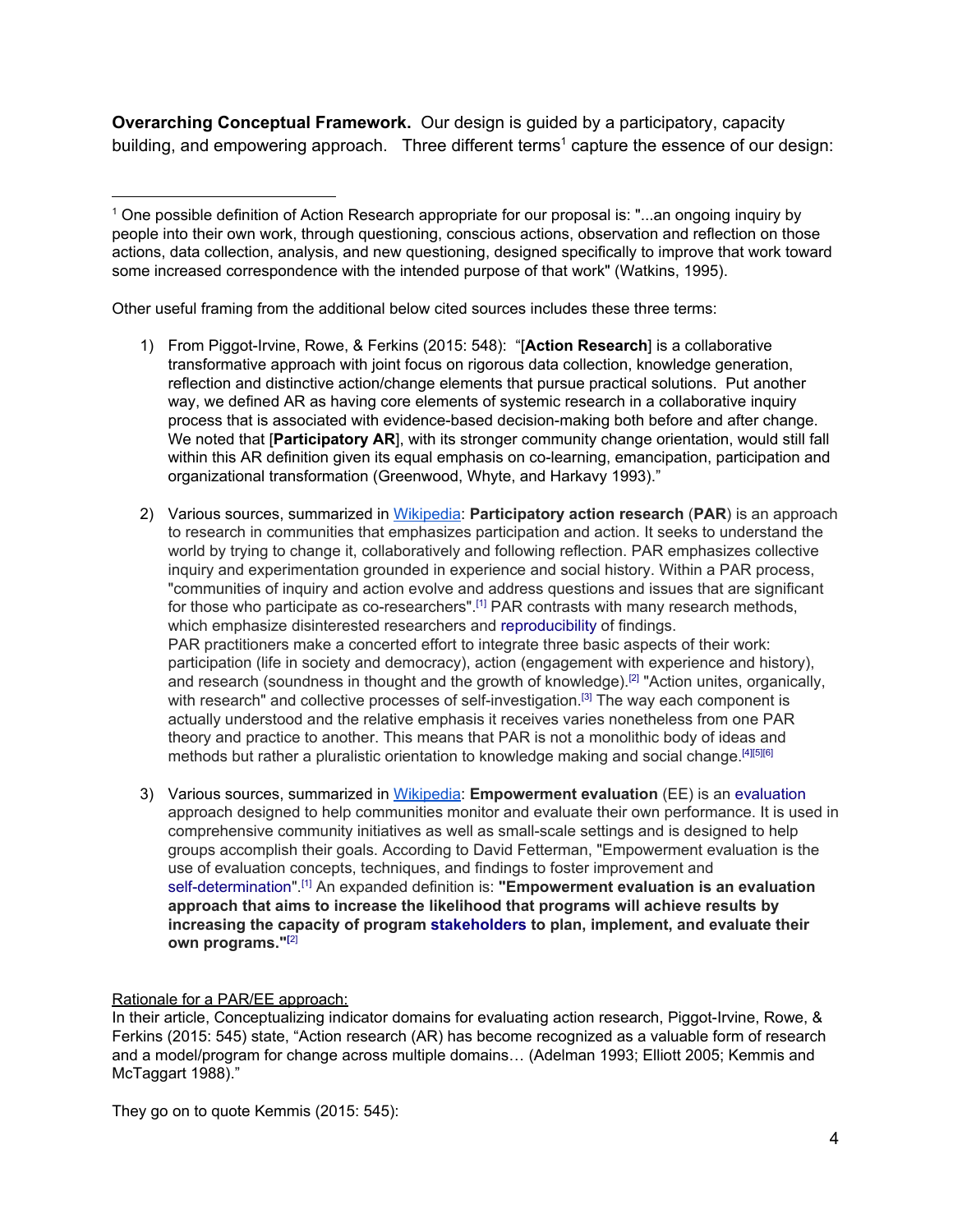**Action Research** combines inquiry and action. **Participatory Methods** emphasize collective inquiry and community change, enlarging the realm and focus of actions. **Empowerment Evaluation** adds an explicit focus on increasing the capacity of stakeholders within organizations to improve their own practice.

Working from these perspectives, we would value the potential "catalytic validity" (Lather, 1986) of participatory action research to transform those engaging in it, investing in long term capacity for ongoing reflection, learning, growth, and improvement. Because of that, we can nest the evaluation design in work already in process with many of our pathway teams and school sites; the nature of the work that we want teams to be doing together as communities of practice already has an inquiry lens and process to it, to a certain degree (e.g., the instructional design and revision cycle, the pathway cycle of continuous improvement, the school site CIG cycles of inquiry, etc.). Coaches, who are already supporting our sites to do this work, become action research facilitators, similar to what is already underway at Castlemont. In the Linked Learning High School Office, we have also begun steps to reframe our collective work as inquiry, so there is some prepared ground there as well.

## <span id="page-4-0"></span>**CONCEPTUAL FRAMEWORK BASED ON LOGIC MODEL**

1) Logic [Model:](https://drive.google.com/open?id=0BwE68UfkSzgtUlhyZmZKbEh0emM)

We are building out both the conceptual framework and timeline for this design from a Logic Model (program theory of action model). It will be used to guide the focus (and loci) and rigor or logic/ theory of action concerning the overall design. The Logic Model focuses choices concerning appropriate assessment methods and protocols for each level of action research:

- a) Design Evaluation
	- i) Initiative Inputs (e.g., Linked Learning Pathway Design Criteria, Measure N Purpose and Goals, other Community Partners' contributions; students; Pathway teams; site leadership; Measure N funds; other resources from other grant sources; external partner organization contributions)
- b) Implementation Evaluation
	- i) Initiative Activities, including (see this [diagram](https://docs.google.com/a/ousd.k12.ca.us/drawings/d/1xXWX8Pad3TM66gD8lhGwI0zDYlqEJx-nxCn0D4gPtaQ/edit?usp=sharing) of nested cycles of inquiry):
		- (1) the work of the Pathway teacher team (cycle of instructional design & revision),
		- (2) the development & quality of the Pathway itself (Pathway continuous improvement cycle),
		- (3) the work of content area PLC's,
		- (4) the work of the site leadership team(s) [\(Principal](https://drive.google.com/open?id=1XzKLRp_DNqXlOC_S2kmRhu9bGbqHNef2cRHqoihsRJg) Cycles of Inquiry [Template](https://drive.google.com/open?id=1XzKLRp_DNqXlOC_S2kmRhu9bGbqHNef2cRHqoihsRJg) process, SPSA, school level cycle of inquiry),
		- (5) the work of the LLHSO and Teaching & Learning (cycles of inquiry focus on how we are supporting the site and Pathway implementation), and,

<sup>&</sup>quot;'In my view, the principal justification for action research is that it makes a direct contribution to transformative action and to *changing history*' (Kemmis 2010: 425; original emphasis)."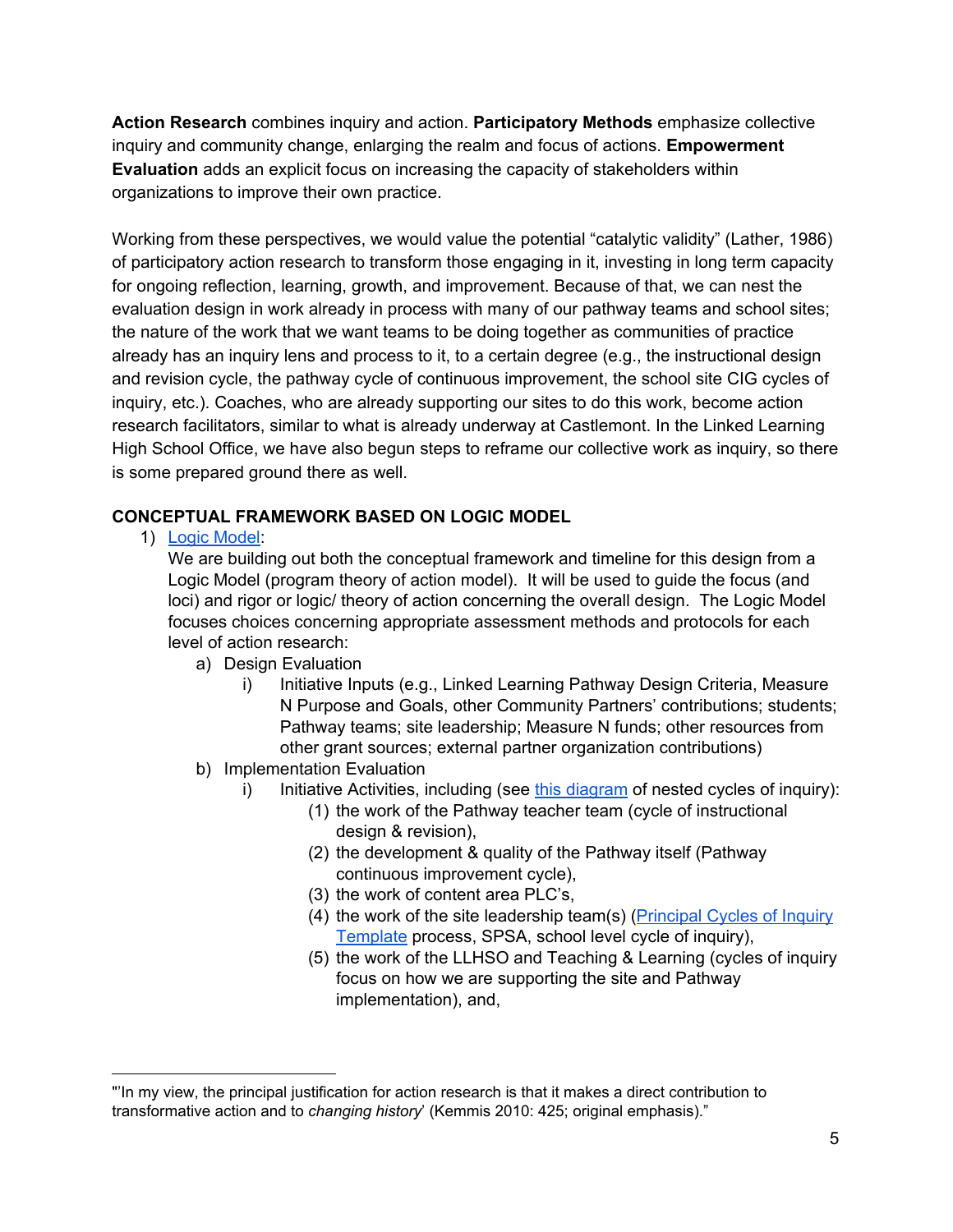- (6) the overall district systems' capacity and alignment/coherence in support of implementation.<sup>2</sup>
- ii) Initiative Outputs
	- (1) Structural changes in pathways and school sites
	- (2) Changes in the experience of major stakeholders
		- (a) students
		- (b) teachers
		- (c) site leadership (principals, pathway leads, ILT, etc., and site personnel, e.g., counselors, etc.)
		- (d) district personnel
		- (e) industry & community partners
- c) Outcomes Evaluation, per Measure N Purpose and Goals
	- i) Decrease the high school dropout rate
	- ii) Increase the high school graduation rate
	- iii) Increase high school students' readiness to succeed in college and career (per OUSD Graduate Profile)
	- iv) Increase middle school students' successful transition to high school
	- v) Reduce disparities in student achievement and student access to career pathways based on race, ethnicity, gender, socioeconomic status, English Learner status, special needs and residency
- d) Additional Interim Indicators (from the logic model)
	- i) Increase College Acceptance & Persistence
	- ii) Increase Career- Relevant Certificates
	- iii) Increase Pathway Persistence
	- iv) Increase A-G Completion Rate
	- v) Increase A-G On Track
	- vi) Decrease Disciplinary Actions
	- vii) Increase Attendance
- e) Impacts Evaluation, per Measure N Purpose and Goals
	- i) "College, Career, & Community Success"

### <span id="page-5-0"></span>**RESEARCH QUESTIONS DERIVED FROM LOGIC MODEL**

1. Design - Inputs

*What Pathway Designs are emerging from Measure N Planning? How well do those Designs align with key Linked Learning Initiative Design Elements (Essential Elements, initiative parameters)?*

2. Implementation

*In general, how well are sites/pathways implementing their designs? How well are various district offices supporting that implementation?*

- a. Activities:
	- i. Design Team forms & meets (CoI): *What is the nature of the site Design Team? What work has it done? In what form(s) does that work continue to oversee Measure N implementation at the site?*
	- ii) The work of the Pathway teacher team community of practice, (cycle of instructional design & revision): *What is the nature of the pathway*

<sup>&</sup>lt;sup>2</sup> See this [coherence](https://drive.google.com/open?id=0BwE68UfkSzgteUNTTGhNVDc5M3M) framework derived from the work of Fullan, Elmore, Mehta, & Wenger.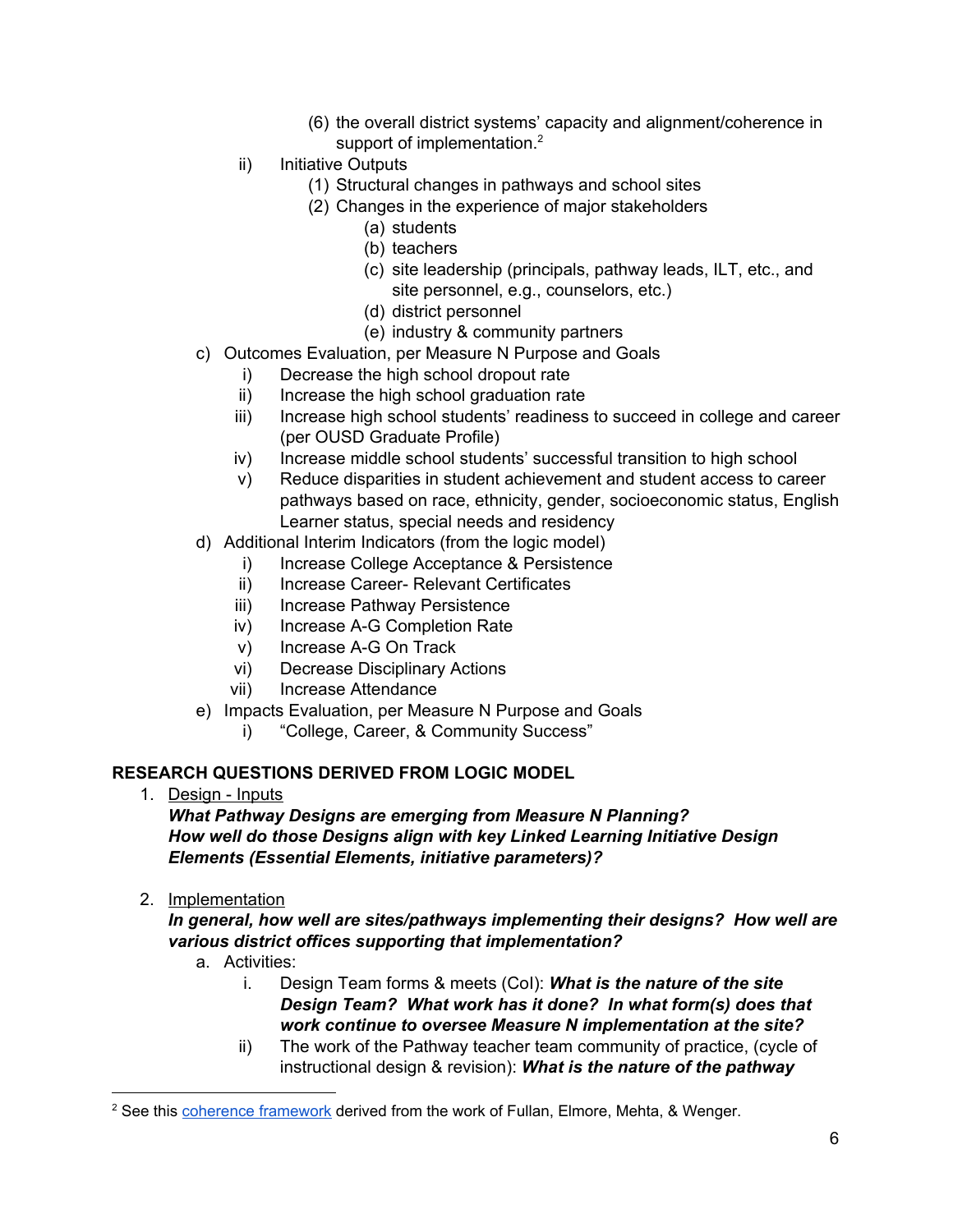### *community of practice? What is its schedule of meetings? What kinds of work does it focus on? What changes in teacher practice and student performance?*

- iii) The development & quality of the Pathway itself (Pathway continuous improvement cycle): *What is the baseline assessment of the pathway? What changes are being planned? What is the ongoing work? How well does the plan implementation address key assessment rubrics?*
- iv) The work of content area PLC's: *What is the current status of the content area PLC's? What is the focus of their work? How does that work support pathway/content area quality of the instructional core?*
- v) The work of the site leadership team(s) [\(Principal](https://drive.google.com/open?id=1XzKLRp_DNqXlOC_S2kmRhu9bGbqHNef2cRHqoihsRJg) Cycles of Inquiry [Template](https://drive.google.com/open?id=1XzKLRp_DNqXlOC_S2kmRhu9bGbqHNef2cRHqoihsRJg) process, SPSA, school level cycle of inquiry): *What site based inquiry have leaders undertaken in the implementation of Measure N/ Pathway Development? What process are they using? How is implementation going? What collective inquiry at the site and in Principal CoP is occurring? How well are plans being implemented?*
- vi) Coaches, CCRS's, WBLL's, etc: *What role are these people playing in implementation? How well is their work going? How are they perceived by site personnel?*
- vii) Professional Learning Op's for Pathway Leads & Teams: *What professional learning is being offered in support of implementation? How well is it meeting the needs of implementing teams & leads?*
- viii) Professional Learning for Principals: *What professional learning is being offered in support of implementation? How well is it meeting the needs of implementing Principals & Admin teams?*
- ix) The work of the HSLLO and Teaching & Learning (cycles of inquiry focus on how we are supporting the site and Pathway implementation): *What support is the HSLLO providing for implementation? How well is it meeting the needs of implementers? What kinds of inquiry is the HSLLO engaging in? How is it supporting their action, reflection, & learning?*
- x) New Options & pathway recruitment process (incl. better branding & messaging): *How is the Options process being redesigned to increase equity and access to quality pathways for ALL Oakland students and families? How well is that working?*
- xi) The overall district systems' capacity and alignment in support of implementation: *In what ways are overall district systems being redesigned to develop the capacity to support coherence in implementation? How well is that working?*
- b. Structural Changes:
	- i. Master Schedule Supports:

*How are the following structural supports being put in place across the district? What impediments are there? How are those being addressed? What effect are these structures having on pathway development?*

- 1. Pathway cohort scheduling, students
- 2. Pathway cohort scheduling, teachers (collaboration time)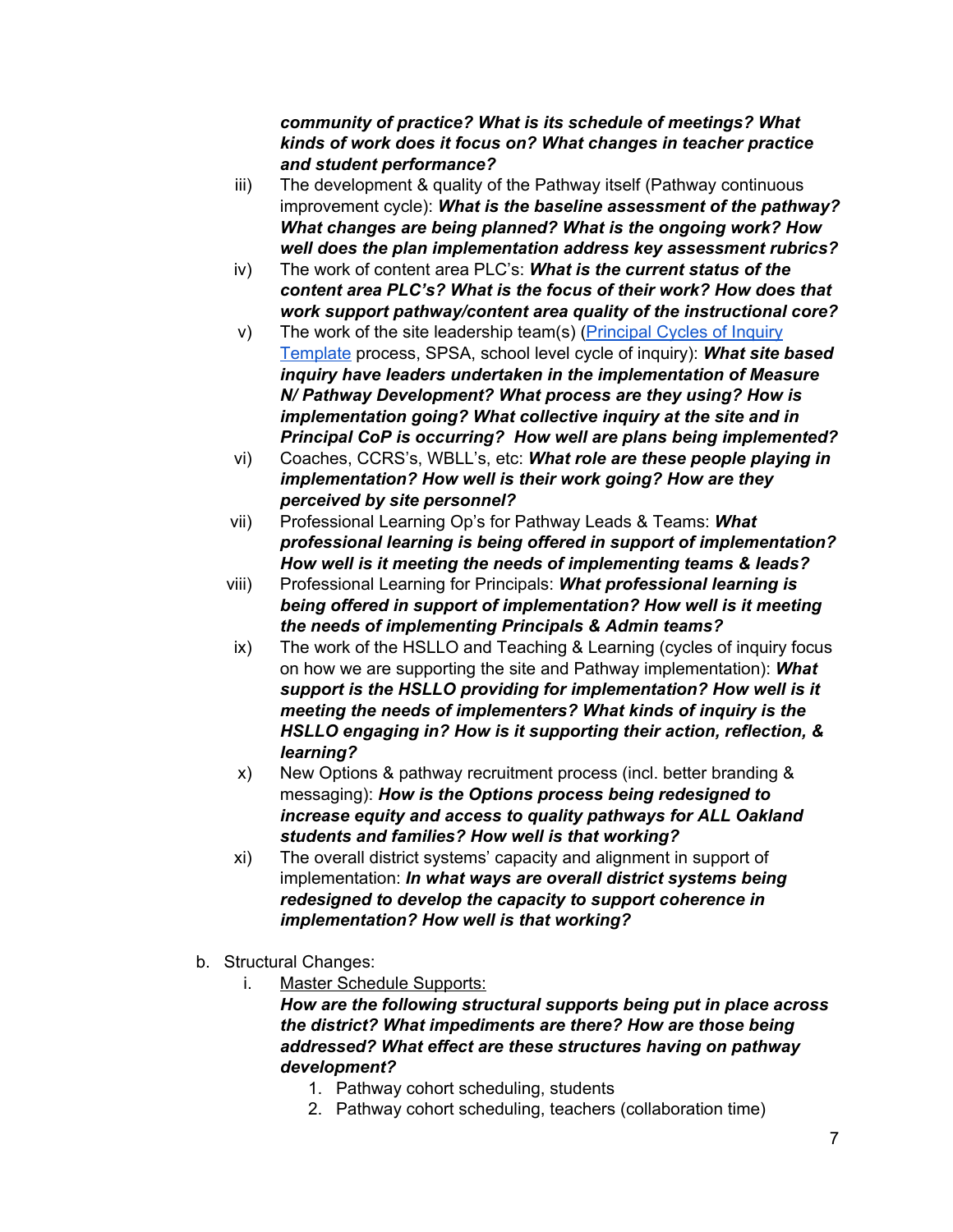- 3. WBL continuum of experiences, including internships
- 4. Dual enrollment op's.
- 5. Integrated project-based curriculum x-content areas in pathways
- 6. Common formative assessments & rubrics
- ii. Graduate Capstone performance based common culminating assessments; backward mapped performance based assessment system, 9-12: *How is this work developing? How is it influencing pathway development & pathway communities of practice? How is it influencing content area PLC's?*
- iii. Pathway Student Learning Outcomes, Program of Study, CTE courses, & Dual Enrollment Options, aligned to support Industry- sector theme: *How is this work developing? How is it influencing pathway development & pathway communities of practice? How is it influencing content area PLC's?*
- iv. Equitable Options & Pathway recruitment system: *How is the Options process being redesigned to increase equity and access to quality pathways for ALL Oakland students and families? How well is that working? How are sites designing & implementing equitable pathway outreach, recruitment, & assignment policies & practices? What are the impediments & how are they being addressed?*
- c. Outputs:
	- i. Changes in the experience of major stakeholders

1. Students' Experience: *What positive changes are occurring in the experience of students in the following areas? What challenges to enacting these changes?*

- a. Personalization
- b. Engagement
- c. Real world meaningful learning
- d. High expectations/ challenging common core aligned curriculum
- e. Equitable pathway demographics (access, persistence)
- f. SEL & RJ integrated into all experiences
- g. Collaboration
- h. Work based learning experiences (community partnerships) tied to academic learning
- 2. Adult Experience (sites): *What positive changes are occurring in the experience of adults in the following areas? What challenges to enacting these changes?*
	- a. Teachers & Site leadership (principals, pathway leads, ILT, etc., and site personnel, e.g., counselors, etc.):
	- b. Pathway Community of Practice engages in Pathway Continuous Improvement Cycle (long cycle) & Instructional Design & Revision Cycle (short cycle) (data-based inquiry & professional learning)
	- c. Teachers experience various initiatives as integrated into pathway work (CCSS, NGSS, TGDS, CTE)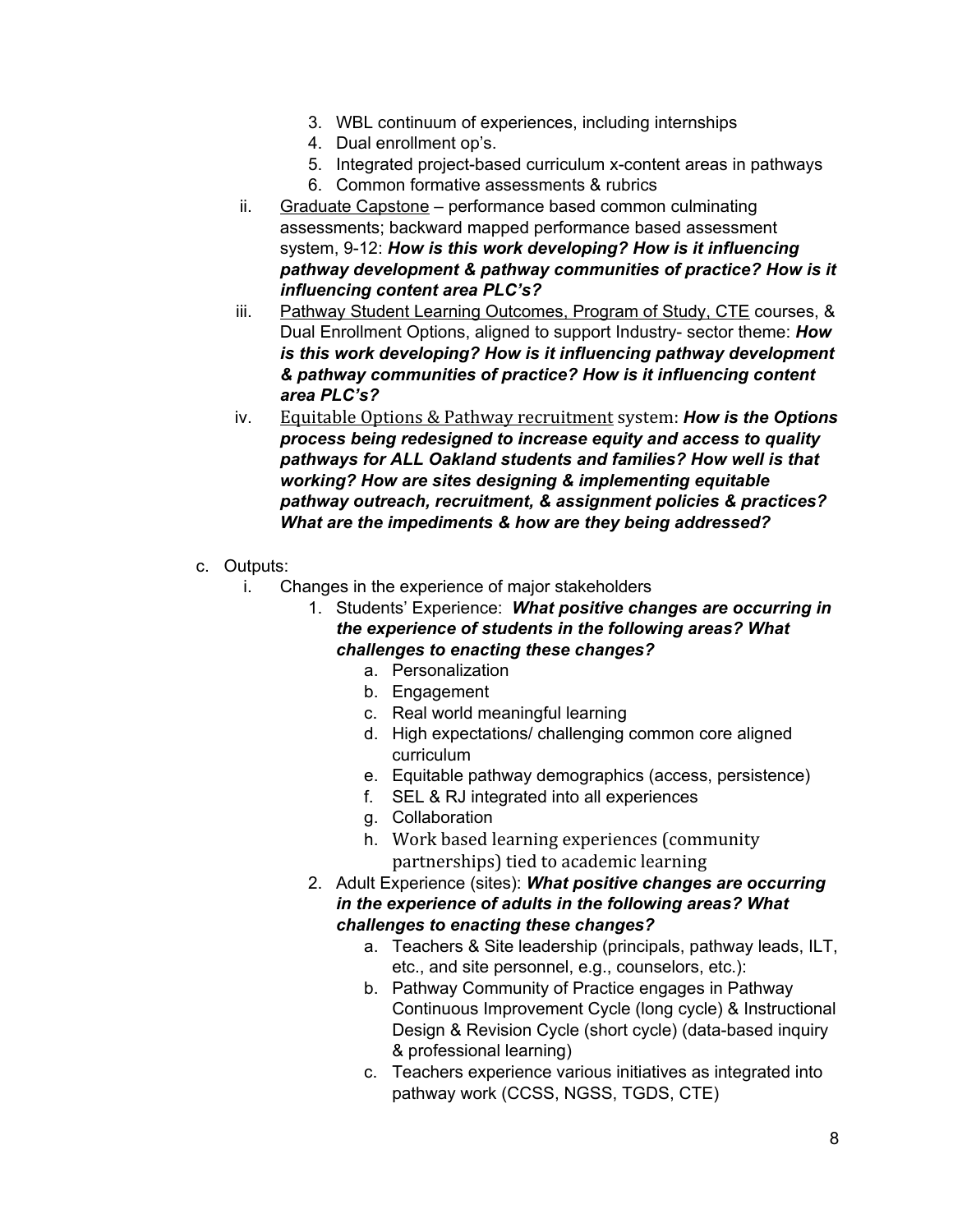- d. Focus on quality & performance in instructional core integrates initiatives
- 3. District personnel: *What positive changes are occurring in the experience of adults in the district offices? What challenges to enacting these changes?*
- 4. Industry & community partners: *What positive changes are occurring in the experience of adults who are industry & community partners? What challenges to enacting these changes?*
- 3. Outcomes, per Measure N Purpose and Goals:

General Research Questions for each data point below: *What are current data and trends across all OUSD High Schools? (disaggregated by school, pathway, LCAP special populations, etc.) What are annual data and emerging trends?*

- a. Decrease the high school dropout rate
- b. Increase the high school graduation rate
- c. Increase high school students' readiness to succeed in college and career (per OUSD Graduate Profile; per A-G completion rate & GPA)
- d. Increase middle school students' successful transition to high school (per OUSD Indicators of High School Readiness)
- e. Reduce disparities in student achievement and student access to career pathways based on race, ethnicity, gender, socioeconomic status, English Learner status, special needs and residency (disaggregated data by LCAP Special Populations per OUSD student achievement measures, e.g., SBAC, SRI, etc; demographic data disaggregated by school and pathway, LCAP Special Populations)
- 4. Additional Interim Indicators (from the logic model):

General Research Questions for each data point below:

## *What are current data and trends (annually during the ten years of the initiative) across all OUSD High Schools? (disaggregated by school, pathway, LCAP special populations, etc.)*

## *What are annual data and emerging trends?*

- a. Increase College Acceptance & Persistence
- b. Increase Career- Relevant Certificates
- c. Increase Pathway Persistence (trends over time)
- d. Increase A-G Completion Rate
- e. Increase A-G On Track
- f. Decrease Disciplinary Actions
- g. Increase Attendance
- 5. Impacts

*What are current data and trends (annually during the ten years of the initiative) across all OUSD High Schools (disaggregated by school, pathway, LCAP special populations, etc.) for All Students being "College, Career, & Community Successful?"*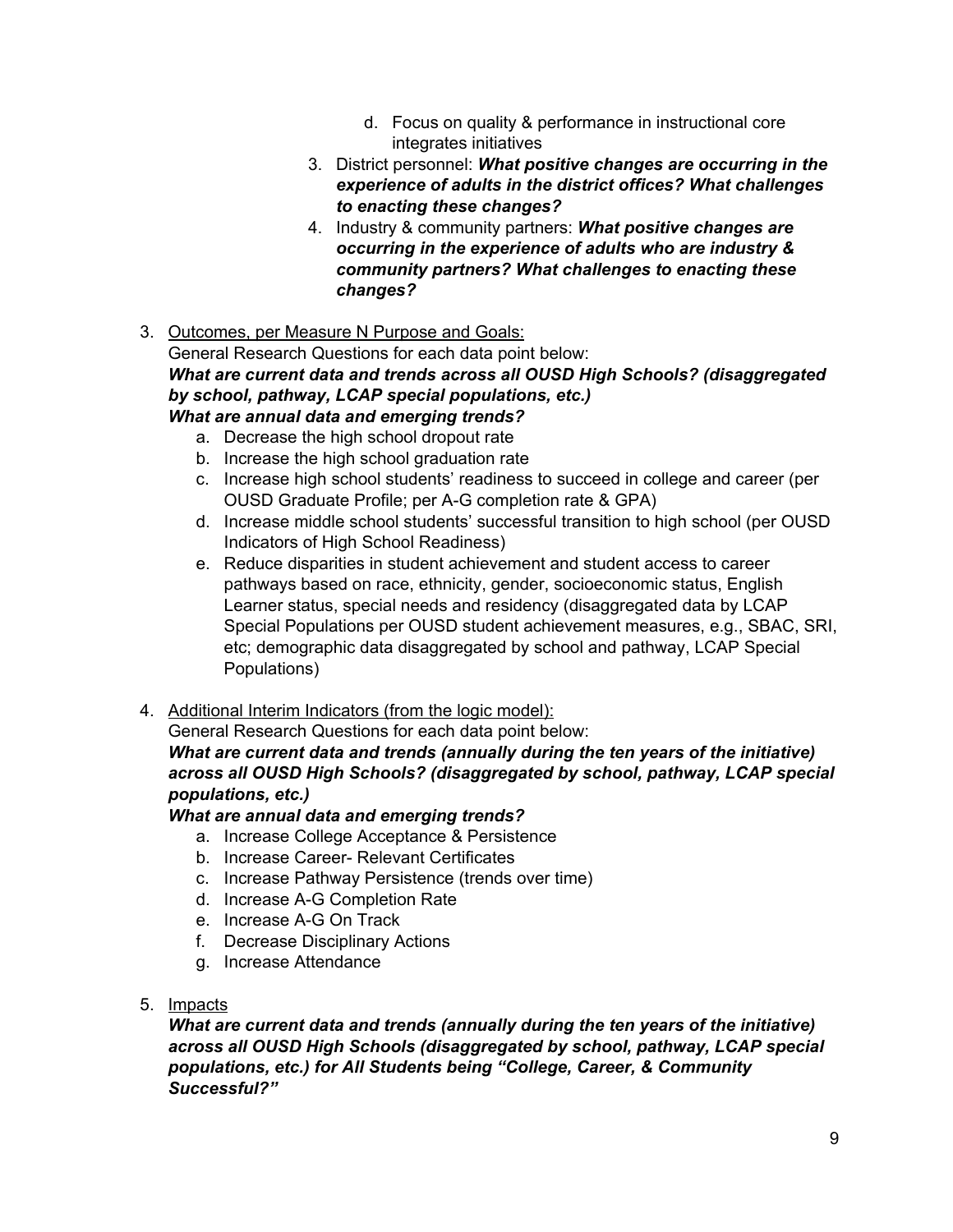## <span id="page-9-0"></span>**METHODS DERIVED FROM RESEARCH QUESTIONS**

Methods are aligned with Research Questions in the Logic Model.

- 1. Samples:
	- a. Students:
		- i. All for quantitative data
		- ii. All for survey data
		- iii. Strategic Sampling for focus groups, interviews, & observations
	- b. Teachers:
		- i. All for quantitative data
		- ii. All for survey data
		- iii. Strategic Sampling for focus groups, interviews, & observations
	- c. Principals:
		- i. All for survey data
		- ii. Strategic Sampling for focus groups, interviews, & observations
	- d. District Personnel:
		- i. All for survey data
		- ii. Strategic Sampling for focus groups, interviews, & observations
- 2. Instrumentation:
	- a. Students:
		- i. Action Research Projects (partnership in the PARE through ACC, Civic Engagement, & Graduate Capstone projects)
		- ii. Quantitative Data on Interim Indicators, Outcomes & Impacts (RAD provides real time data on all students disaggregated by any category of concern)
		- iii. Survey Data (a variety of existing and new surveys)
		- iv. Focus Groups
		- v. Interviews
		- vi. Observations
		- vii. Document analysis (student work samples)
	- b. Teachers:
		- i. Action Research Projects (as a normal part of their practice, facilitated by Pathway Coaches)
		- ii. Survey Data (a variety of existing and new surveys)
		- iii. Focus Groups
		- iv. Interviews
		- v. Observations
		- vi. Document analysis (CoP & PLC work samples)
	- c. Principals:
		- i. Action Research Projects (as a normal part of their practice, facilitated by Network Partners; Principal CoP)
		- ii. Survey Data (a variety of existing and new surveys)
		- iii. Focus Groups
		- iv. Interviews